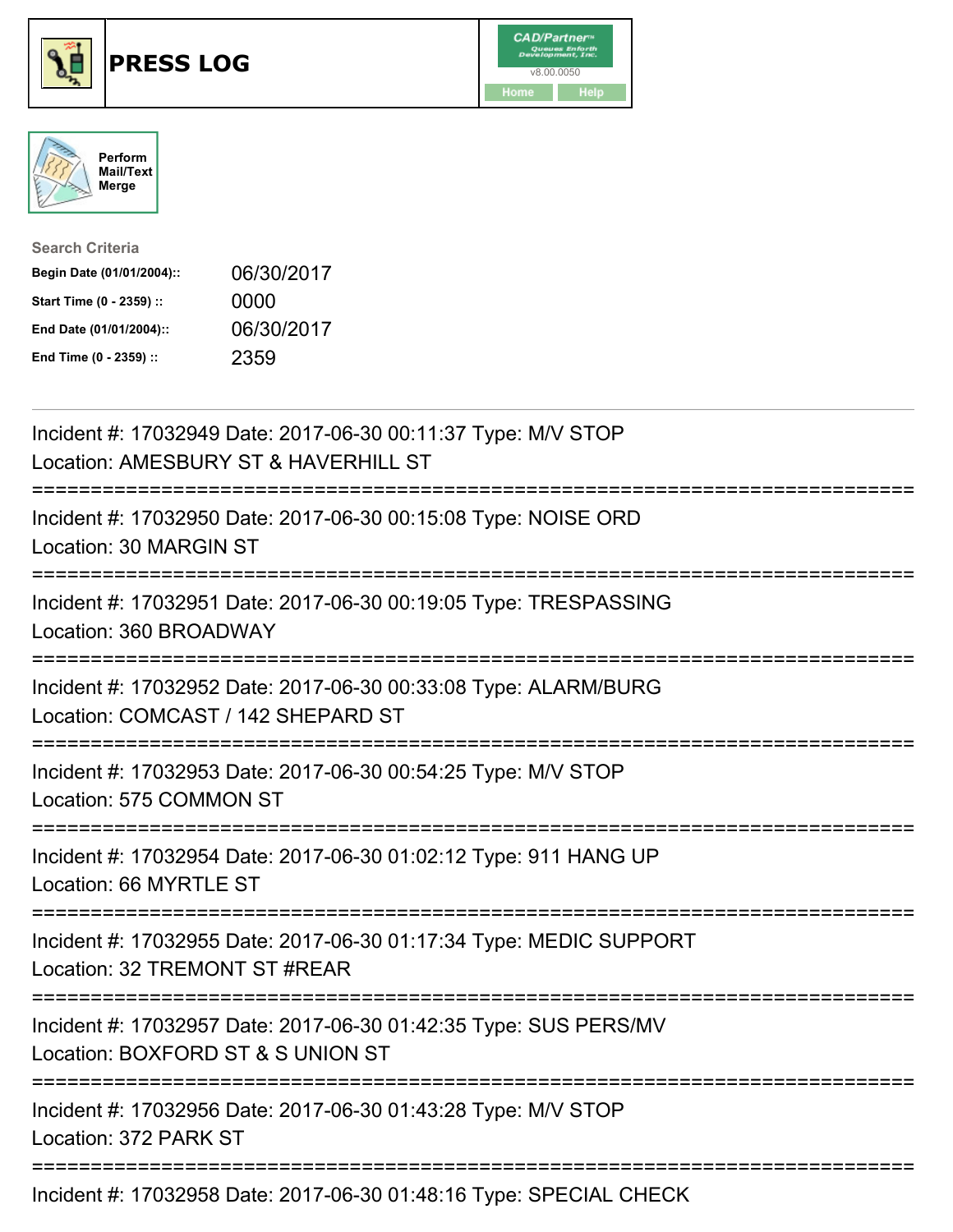| Location: SEVEN ELEVEN / 370 BROADWAY                                                                                   |
|-------------------------------------------------------------------------------------------------------------------------|
| Incident #: 17032959 Date: 2017-06-30 01:53:27 Type: M/V STOP<br>Location: COMMON ST & UNION ST<br>-------------------- |
| Incident #: 17032960 Date: 2017-06-30 02:03:30 Type: M/V STOP<br>Location: 50 ISLAND ST                                 |
| Incident #: 17032961 Date: 2017-06-30 02:08:00 Type: M/V STOP<br>Location: LEBANON ST & WHITE ST                        |
| Incident #: 17032962 Date: 2017-06-30 02:08:37 Type: M/V STOP<br>Location: MERRIMACK ST & PARKER ST                     |
| Incident #: 17032963 Date: 2017-06-30 02:11:20 Type: M/V STOP<br>Location: 700 ESSEX ST                                 |
| Incident #: 17032964 Date: 2017-06-30 02:13:36 Type: ALARM/BURG<br>Location: DUNKIN DONUTS / 123 LAWRENCE ST            |
| Incident #: 17032965 Date: 2017-06-30 02:27:29 Type: UNWANTEDGUEST<br>Location: 13 WASHINGTON WY                        |
| Incident #: 17032967 Date: 2017-06-30 02:38:01 Type: E911 HANGUP<br>Location: 364 HAMPSHIRE ST                          |
| Incident #: 17032966 Date: 2017-06-30 02:39:03 Type: M/V STOP<br>Location: ANDOVER ST & SHEPARD ST                      |
| Incident #: 17032968 Date: 2017-06-30 02:47:12 Type: NOISE ORD<br>Location: 9 GRAFTON ST                                |
| Incident #: 17032969 Date: 2017-06-30 02:52:55 Type: M/V STOP<br>Location: BROADWAY & LOWELL ST                         |
| Incident #: 17032970 Date: 2017-06-30 03:06:06 Type: M/V STOP<br>Location: GRAFTON ST & WINTHROP AV                     |
| Incident #: 17032971 Date: 2017-06-30 03:22:30 Type: M/V STOP<br>Location: HAMPSHIRE ST & TREMONT ST                    |
| Incident #: 17032972 Date: 2017-06-30 03:25:51 Type: M/V STOP                                                           |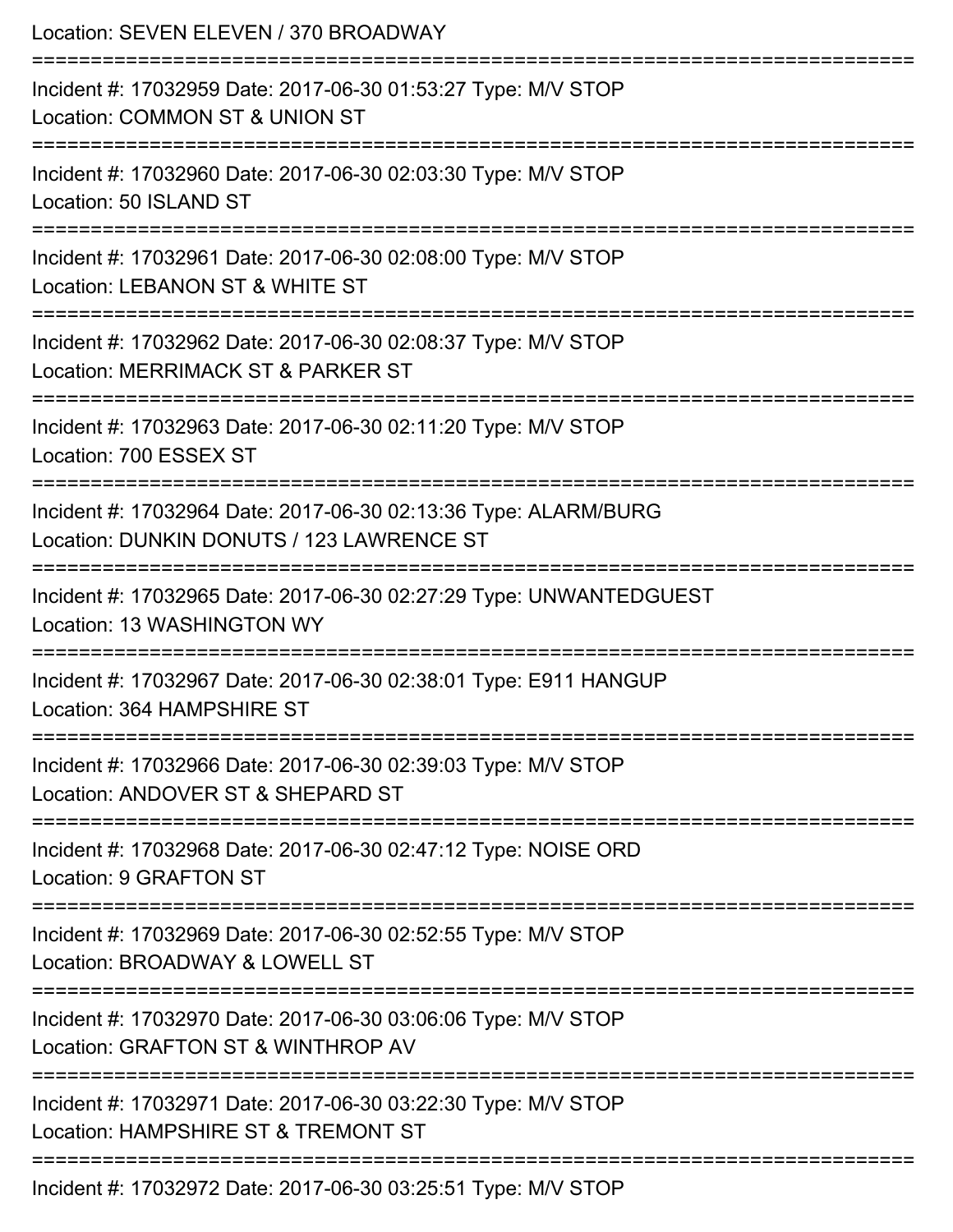| Incident #: 17032973 Date: 2017-06-30 04:00:22 Type: M/V STOP<br>Location: GRAFTON ST & WINTHROP AV  |
|------------------------------------------------------------------------------------------------------|
| Incident #: 17032974 Date: 2017-06-30 04:01:57 Type: M/V STOP<br>Location: PARK ST & WILLOW ST       |
| Incident #: 17032975 Date: 2017-06-30 04:04:42 Type: M/V STOP<br>Location: BROADWAY & MANCHESTER ST  |
| Incident #: 17032976 Date: 2017-06-30 04:29:00 Type: FIRE/MV<br>Location: 169 S UNION ST             |
| Incident #: 17032977 Date: 2017-06-30 04:57:17 Type: SPECIAL CHECK<br>Location: 7/11 / 360 BROADWAY  |
| Incident #: 17032978 Date: 2017-06-30 05:14:57 Type: M/V STOP<br><b>Location: 14 SAUNDERS ST</b>     |
| Incident #: 17032979 Date: 2017-06-30 05:16:15 Type: MAL DAMAGE<br>Location: 180 S UNION ST          |
| Incident #: 17032980 Date: 2017-06-30 06:12:52 Type: MAN DOWN<br>Location: 257 BROADWAY #4           |
| Incident #: 17032981 Date: 2017-06-30 06:38:35 Type: DOMESTIC/PROG<br>Location: 257 BROADWAY         |
| Incident #: 17032982 Date: 2017-06-30 06:42:09 Type: MEDIC SUPPORT<br>Location: 76 SARATOGA ST #2    |
| Incident #: 17032983 Date: 2017-06-30 06:48:42 Type: TOW/REPOSSED<br>Location: 2 HOBSON ST           |
| Incident #: 17032984 Date: 2017-06-30 07:02:07 Type: PARK & WALK<br>Location: BRADFORD ST & BROADWAY |
| Incident #: 17032985 Date: 2017-06-30 08:10:18 Type: CK WELL BEING<br>Location: WEST ST PARK / null  |
| ===================================<br>Incident #: 17032986 Date: 2017-06-30 08:16:42 Type: DETAIL   |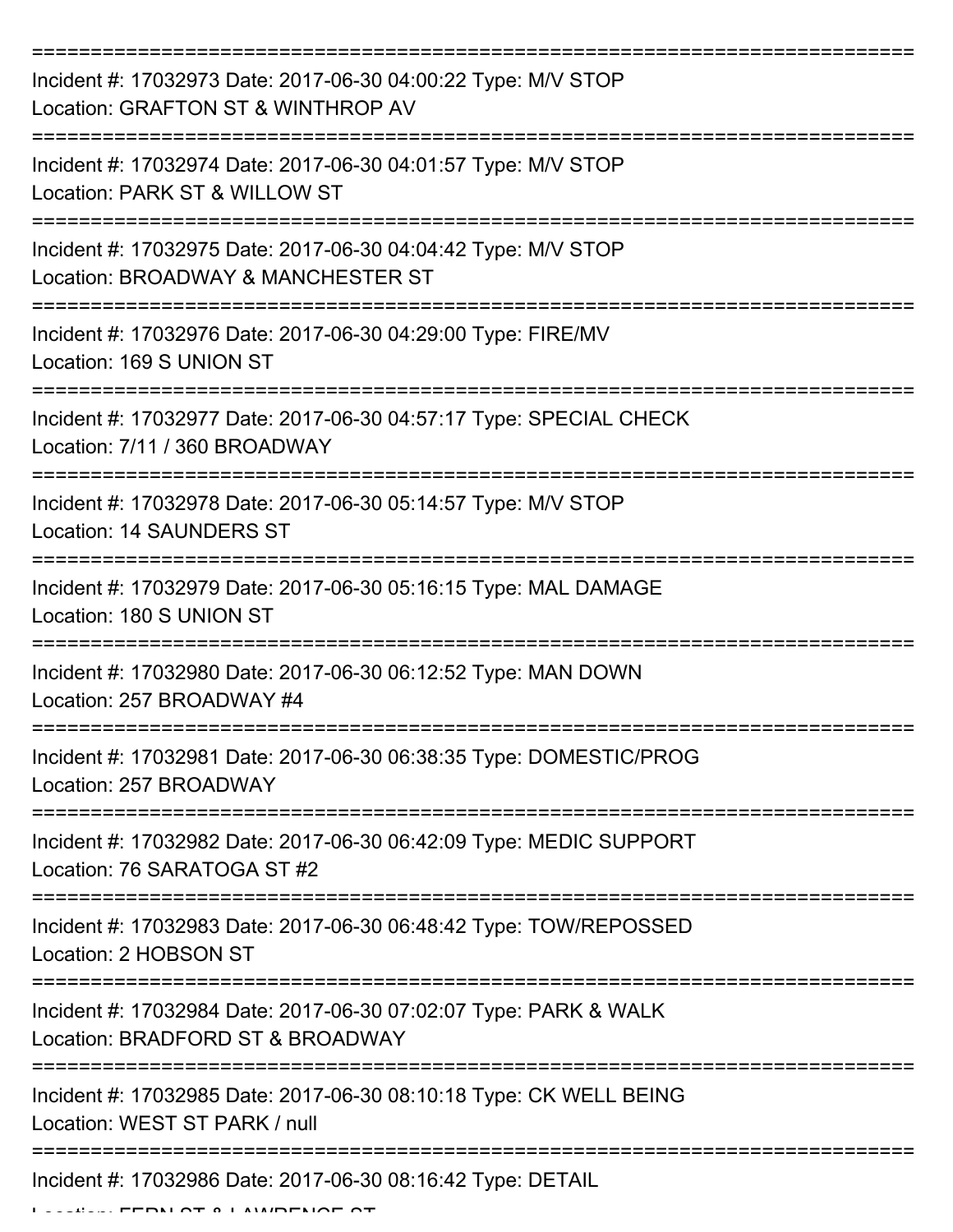| Incident #: 17032987 Date: 2017-06-30 08:23:48 Type: SUS PERS/MV<br>Location: GENERAL ST & PROSPECT ST  |
|---------------------------------------------------------------------------------------------------------|
| Incident #: 17032988 Date: 2017-06-30 08:27:48 Type: 209A/SERVE<br>Location: 10 EXETER ST               |
| Incident #: 17032989 Date: 2017-06-30 08:29:30 Type: SUS PERS/MV<br>Location: 130 PHILLIPS ST           |
| Incident #: 17032990 Date: 2017-06-30 08:34:26 Type: 209A/SERVE<br>Location: 143 S UNION ST             |
| Incident #: 17032991 Date: 2017-06-30 08:40:24 Type: 209A/SERVE<br>Location: 386 MARKET ST              |
| Incident #: 17032992 Date: 2017-06-30 08:47:46 Type: MISSING PERS<br>Location: WALK IN / 256 FARNHAM ST |
| Incident #: 17032993 Date: 2017-06-30 08:55:01 Type: 209A/SERVE<br>Location: 231 BRUCE ST               |
| Incident #: 17032994 Date: 2017-06-30 09:18:56 Type: B&E/MV/PAST<br>Location: 9 SUMMER ST               |
| Incident #: 17032995 Date: 2017-06-30 09:20:10 Type: PARK & WALK<br>Location: BRADFORD ST & BROADWAY    |
| Incident #: 17032996 Date: 2017-06-30 09:22:41 Type: 209A/SERVE<br>Location: 9 BODWELL ST               |
| Incident #: 17032997 Date: 2017-06-30 09:26:31 Type: TOW OF M/V<br>Location: ROAD WORK / 20 COMMON ST   |
| Incident #: 17032998 Date: 2017-06-30 09:51:15 Type: M/V STOP<br>Location: COMMON ST & NEWBURY ST       |
| Incident #: 17032999 Date: 2017-06-30 09:57:44 Type: PARK & WALK<br>Location: BRADFORD ST & BROADWAY    |
| --------------------------<br>Incident #: 17033000 Date: 2017-06-30 10:07:14 Type: NOTIFICATION         |

Location: 624 HOWARD ST EL 1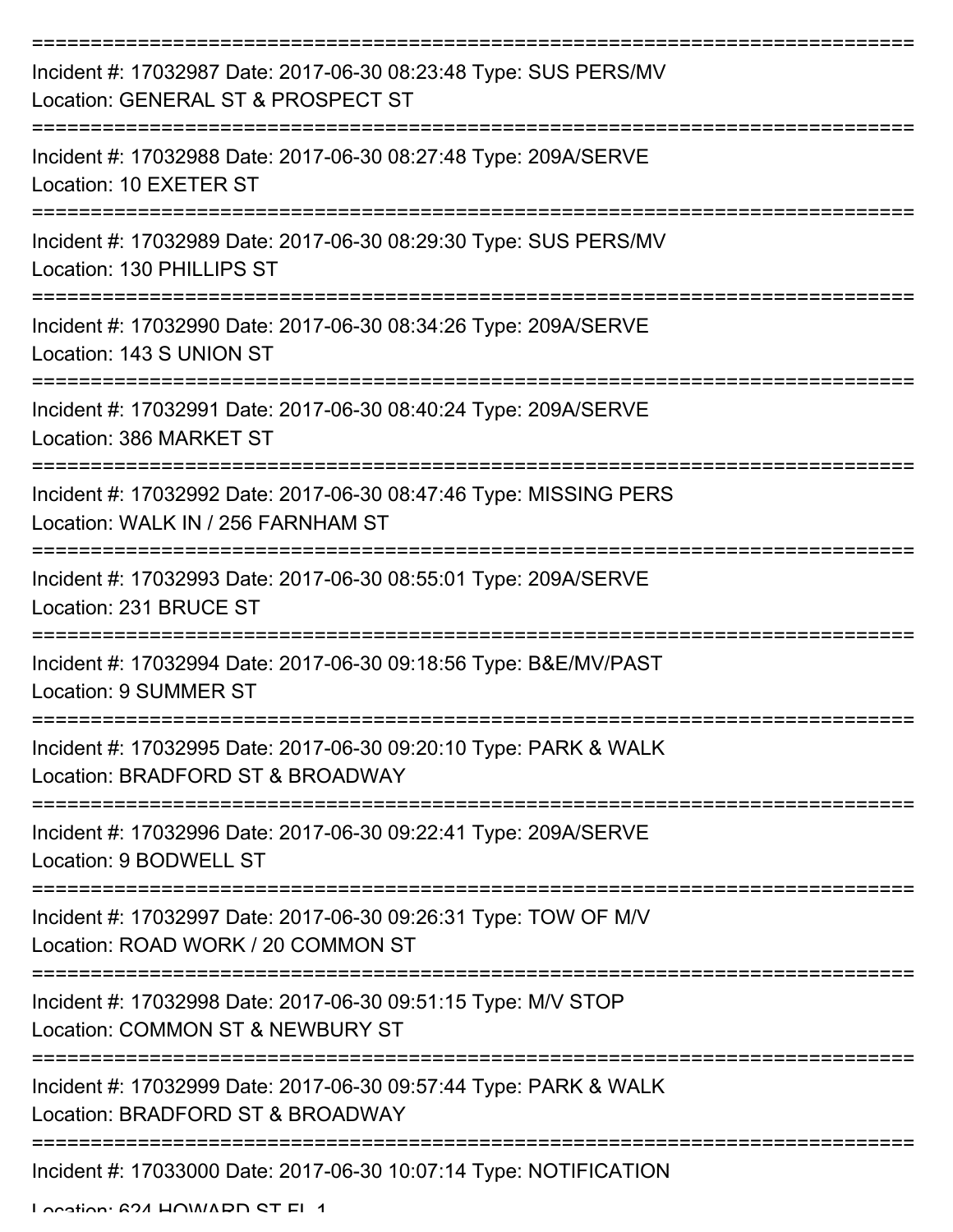| Incident #: 17033001 Date: 2017-06-30 10:09:11 Type: STOLEN PROP<br>Location: 21 BIGELOW ST            |
|--------------------------------------------------------------------------------------------------------|
| Incident #: 17033002 Date: 2017-06-30 10:27:24 Type: M/V STOP<br>Location: HAMPSHIRE ST & LOWELL ST    |
| Incident #: 17033003 Date: 2017-06-30 10:29:45 Type: SUS PERS/MV<br>Location: 363 BROADWAY             |
| Incident #: 17033004 Date: 2017-06-30 10:32:10 Type: M/V STOP<br>Location: METHUEN ST & UNION ST       |
| Incident #: 17033005 Date: 2017-06-30 10:35:58 Type: M/V STOP<br>Location: 320 ESSEX ST                |
| Incident #: 17033006 Date: 2017-06-30 10:36:28 Type: TOW OF M/V<br>Location: TRESPASS / 488 ESSEX ST   |
| Incident #: 17033007 Date: 2017-06-30 10:37:52 Type: 209A/SERVE<br>Location: 62 BOWDOIN ST             |
| Incident #: 17033008 Date: 2017-06-30 10:41:20 Type: M/V STOP<br>Location: COMMON ST & NEWBURY ST      |
| Incident #: 17033009 Date: 2017-06-30 10:43:43 Type: M/V STOP<br>Location: HAMPSHIRE ST & HAVERHILL ST |
| Incident #: 17033010 Date: 2017-06-30 10:45:00 Type: M/V STOP<br>Location: 155 HAVERHILL ST            |
| Incident #: 17033011 Date: 2017-06-30 10:47:38 Type: 209A/SERVE<br>Location: 128 BOWDOIN ST            |
| Incident #: 17033012 Date: 2017-06-30 10:58:03 Type: ALARM/BURG<br>Location: 2 PLEASANT TER            |
| Incident #: 17033013 Date: 2017-06-30 10:58:26 Type: PARK & WALK<br>Location: BRADFORD ST & BROADWAY   |
| Incident #: 17033014 Date: 2017-06-30 10:59:54 Type: 209A/SERVE                                        |

Location: 2 DURHAM ST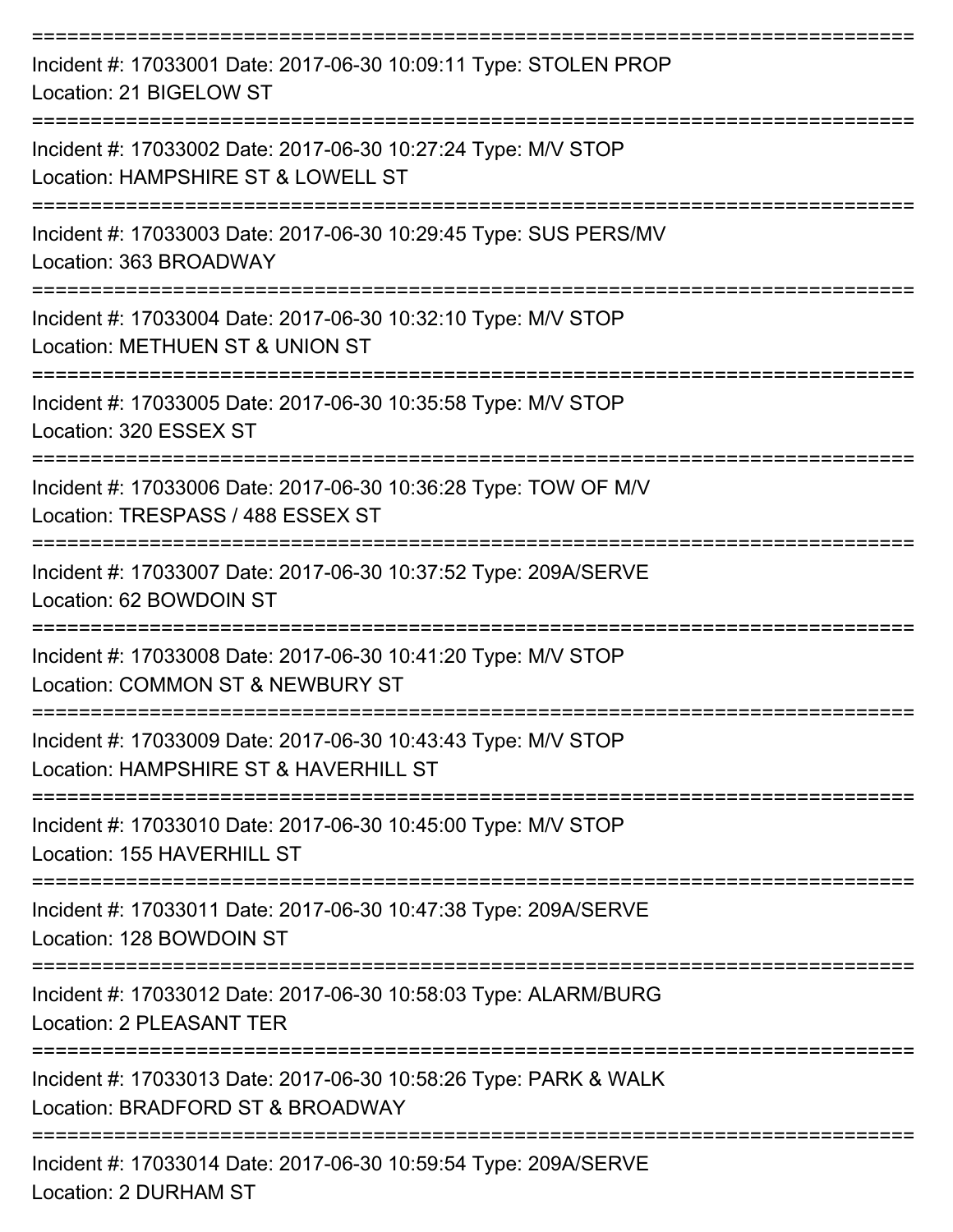| Incident #: 17033015 Date: 2017-06-30 11:01:42 Type: TRESPASSING<br>Location: 40 CEDAR ST                                                                       |
|-----------------------------------------------------------------------------------------------------------------------------------------------------------------|
| Incident #: 17033016 Date: 2017-06-30 11:18:19 Type: IDENTITY THEFT<br>Location: 270 LAWRENCE ST FL 3                                                           |
| Incident #: 17033017 Date: 2017-06-30 11:21:28 Type: M/V STOP<br>Location: 301 HOWARD ST                                                                        |
| Incident #: 17033018 Date: 2017-06-30 11:30:38 Type: MAN DOWN<br>Location: BROADWAY & HAVERHILL ST                                                              |
| Incident #: 17033019 Date: 2017-06-30 11:37:01 Type: SUS PERS/MV<br>Location: CENTRAL CATHOLIC HIGH SCHOOL / 300 HAMPSHIRE ST<br>============================== |
| Incident #: 17033020 Date: 2017-06-30 11:48:33 Type: SUICIDE ATTEMPT<br>Location: 1 BENNINGTON ST #APT 2                                                        |
| Incident #: 17033021 Date: 2017-06-30 12:01:34 Type: SUS PERS/MV<br>Location: 8 DANFORTH ST                                                                     |
| Incident #: 17033022 Date: 2017-06-30 12:22:53 Type: 209A/SERVE<br>Location: 52 BENNINGTON ST                                                                   |
| Incident #: 17033023 Date: 2017-06-30 12:23:19 Type: CK WELL BEING<br>Location: 378 HAVERHILL ST                                                                |
| Incident #: 17033024 Date: 2017-06-30 12:36:28 Type: CK WELL BEING<br>Location: FAMILY POOLS / 70 S BROADWAY                                                    |
| Incident #: 17033025 Date: 2017-06-30 12:40:08 Type: MEDIC SUPPORT<br>Location: BROADWAY & HAVERHILL ST                                                         |
| Incident #: 17033026 Date: 2017-06-30 12:42:23 Type: A&B PAST<br>Location: 50 BROADWAY                                                                          |
| Incident #: 17033027 Date: 2017-06-30 12:43:12 Type: AUTO ACC/NO PI<br>Location: 445 ESSEX ST                                                                   |
| Incident #: 17033028 Date: 2017-06-30 12:57:28 Type: ASSIST FIRE<br>Location: 34 ALDER ST                                                                       |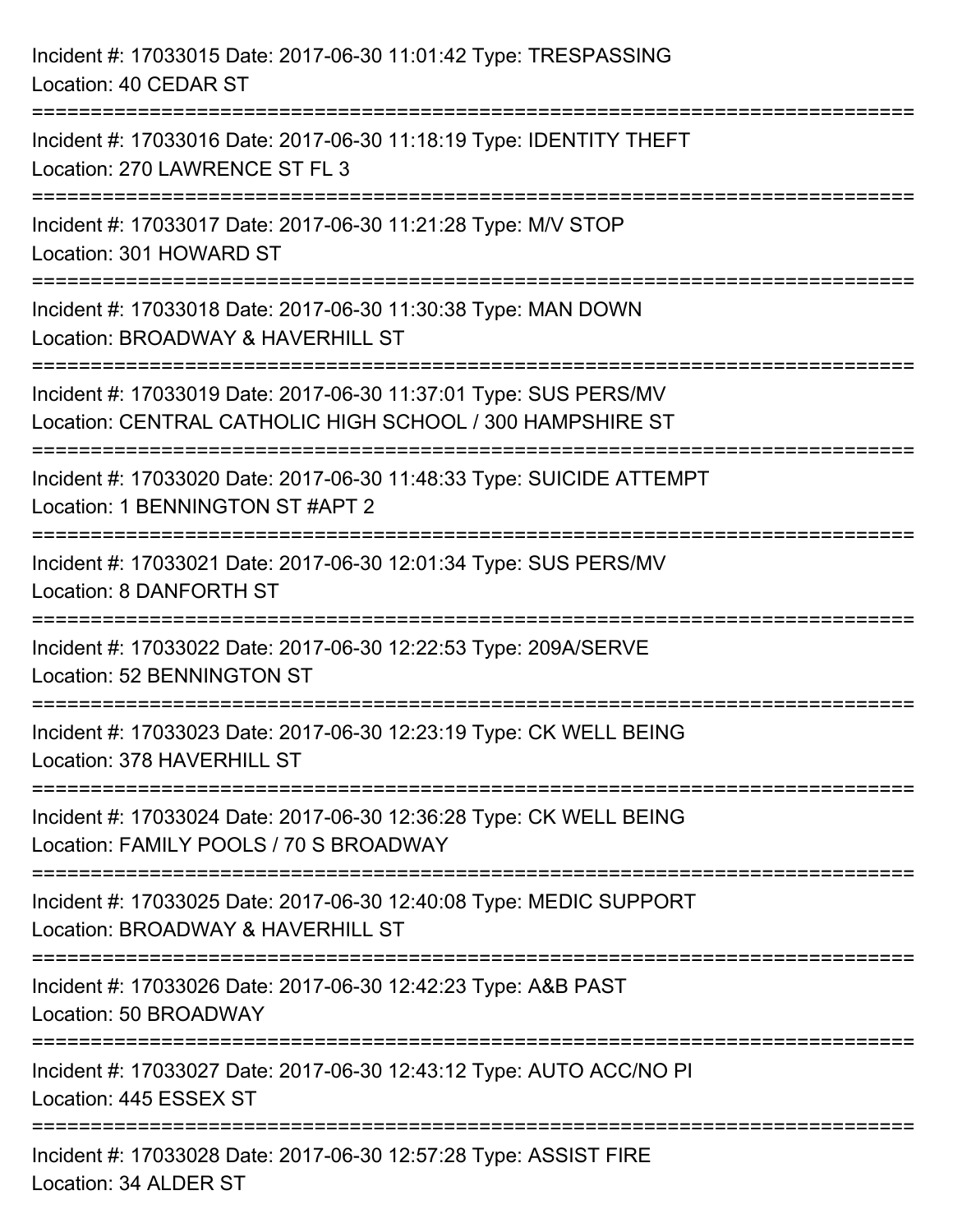| Incident #: 17033029 Date: 2017-06-30 13:02:58 Type: DOMESTIC/PAST<br>Location: 11 POPLAR ST                                |
|-----------------------------------------------------------------------------------------------------------------------------|
| Incident #: 17033030 Date: 2017-06-30 13:07:07 Type: SUS PERS/MV<br>Location: 128 FRANKLIN ST                               |
| Incident #: 17033031 Date: 2017-06-30 13:14:53 Type: SUS PERS/MV<br>Location: 361 BROADWAY                                  |
| Incident #: 17033032 Date: 2017-06-30 13:18:15 Type: WARRANT SERVE<br>Location: 315 E HAVERHILL ST                          |
| Incident #: 17033033 Date: 2017-06-30 13:21:20 Type: KEEP PEACE<br>Location: 2 DURHAM ST                                    |
| Incident #: 17033034 Date: 2017-06-30 13:41:24 Type: LARCENY/PAST<br>Location: 239 BROADWAY                                 |
| Incident #: 17033035 Date: 2017-06-30 13:44:19 Type: DRUG VIO<br>Location: 262 E HAVERHILL ST #2                            |
| Incident #: 17033036 Date: 2017-06-30 14:01:05 Type: UNWANTEDGUEST<br>Location: 36 YOUNG AV #B                              |
| Incident #: 17033037 Date: 2017-06-30 14:07:54 Type: AUTO ACC/NO PI<br>Location: 40 LAWRENCE ST                             |
| Incident #: 17033038 Date: 2017-06-30 14:19:19 Type: HIT & RUN M/V<br>Location: 82 MAPLE ST                                 |
| Incident #: 17033039 Date: 2017-06-30 14:32:38 Type: M/V STOP<br>Location: MERRIMACK ST & S BROADWAY                        |
| Incident #: 17033040 Date: 2017-06-30 14:43:44 Type: SUS PERS/MV<br><b>Location: BROOK ST</b><br>-------------------------- |
| Incident #: 17033041 Date: 2017-06-30 14:46:56 Type: M/V STOP<br>Location: 361 ESSEX ST                                     |
| Incident #: 17033043 Date: 2017-06-30 14:59:46 Type: LARCENY/PAST<br>Location: 17 WYMAN ST                                  |

===========================================================================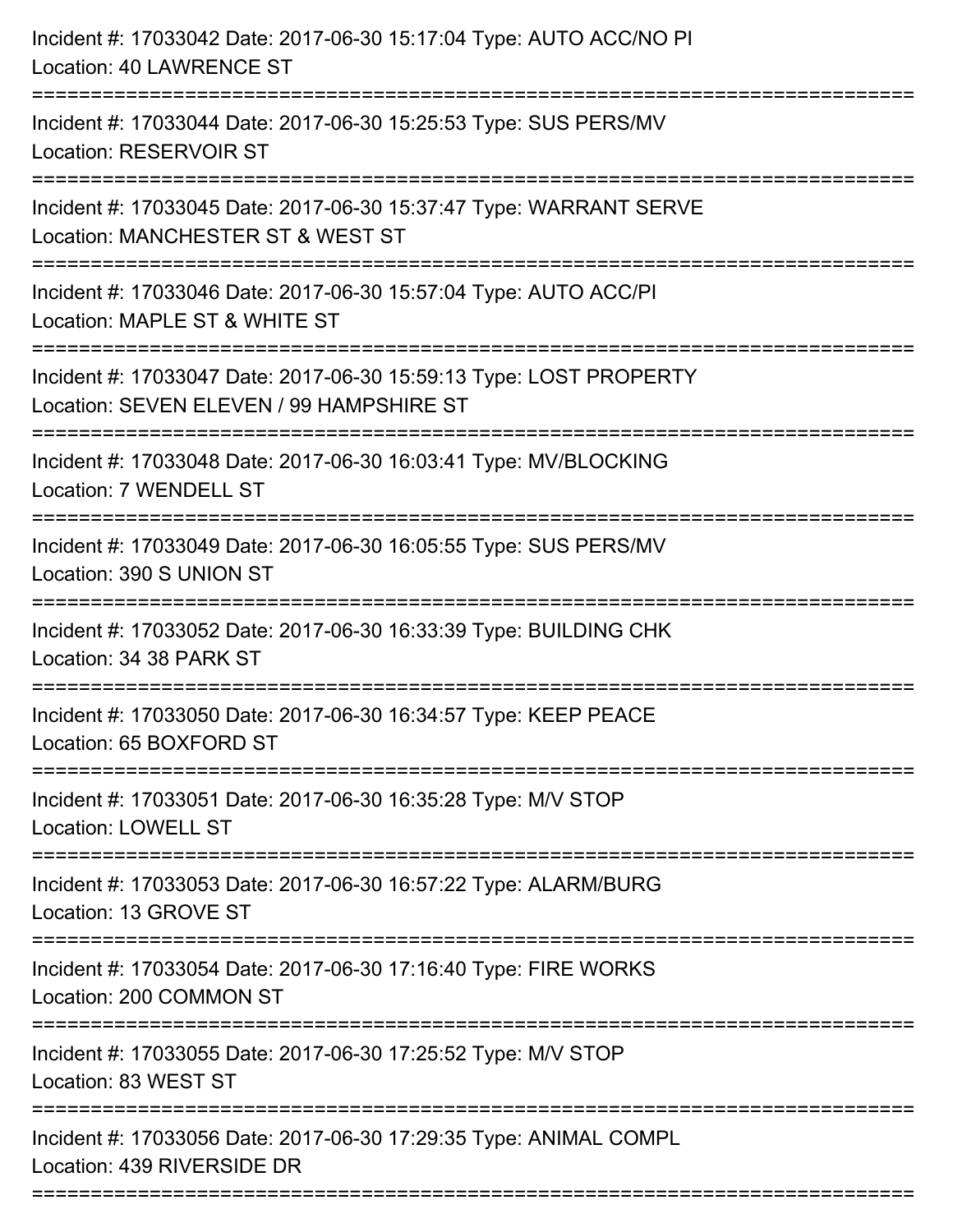| Location: 903 ESSEX ST |  |  |
|------------------------|--|--|
|                        |  |  |

| Incident #: 17033058 Date: 2017-06-30 17:38:32 Type: BUILDING CHK<br>Location: 360 BROADWAY           |
|-------------------------------------------------------------------------------------------------------|
| Incident #: 17033059 Date: 2017-06-30 17:45:59 Type: STOL/MV/PAS<br>Location: 110 OLIVE AV            |
| Incident #: 17033060 Date: 2017-06-30 17:56:14 Type: PARK & WALK<br>Location: 360 BROADWAY            |
| Incident #: 17033061 Date: 2017-06-30 18:04:30 Type: CK WELL BEING<br>Location: 34 PARK ST FL 2       |
| Incident #: 17033062 Date: 2017-06-30 18:05:18 Type: M/V STOP<br>Location: BRADFORD ST & BROADWAY     |
| Incident #: 17033063 Date: 2017-06-30 18:07:18 Type: M/V STOP<br>Location: BRADFORD ST & BROADWAY     |
| Incident #: 17033064 Date: 2017-06-30 18:08:37 Type: M/V STOP<br>Location: BRADFORD ST & BROADWAY     |
| Incident #: 17033066 Date: 2017-06-30 18:10:58 Type: GENERAL SERV<br>Location: 34-38 PARK ST          |
| Incident #: 17033065 Date: 2017-06-30 18:11:19 Type: M/V STOP<br>Location: BRADFORD ST & BROADWAY     |
| Incident #: 17033067 Date: 2017-06-30 18:14:14 Type: M/V STOP<br>Location: BRADFORD ST & BROADWAY     |
| Incident #: 17033068 Date: 2017-06-30 18:17:41 Type: M/V STOP<br>Location: BRADFORD ST & BROADWAY     |
| Incident #: 17033069 Date: 2017-06-30 18:17:48 Type: SUS PERS/MV<br>Location: LESLIE ST & WOODLAND ST |
| Incident #: 17033073 Date: 2017-06-30 18:19:41 Type: THREATS<br>Location: 329 HIGH ST FL 3            |
|                                                                                                       |

Incident #: 17033070 Date: 2017 06 30 18:20:08 Type: M/V STOP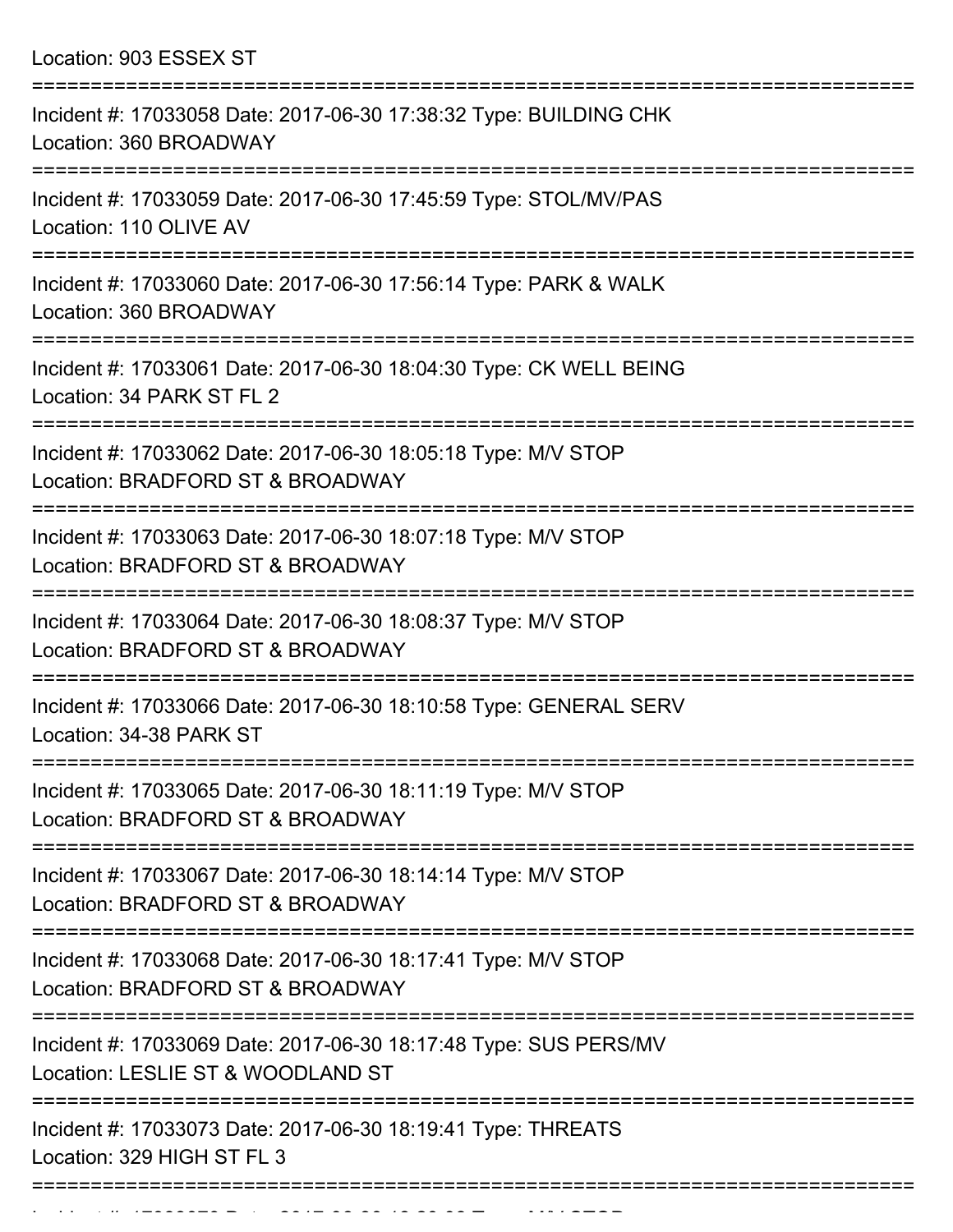Location: BRADFORD ST & BROADWAY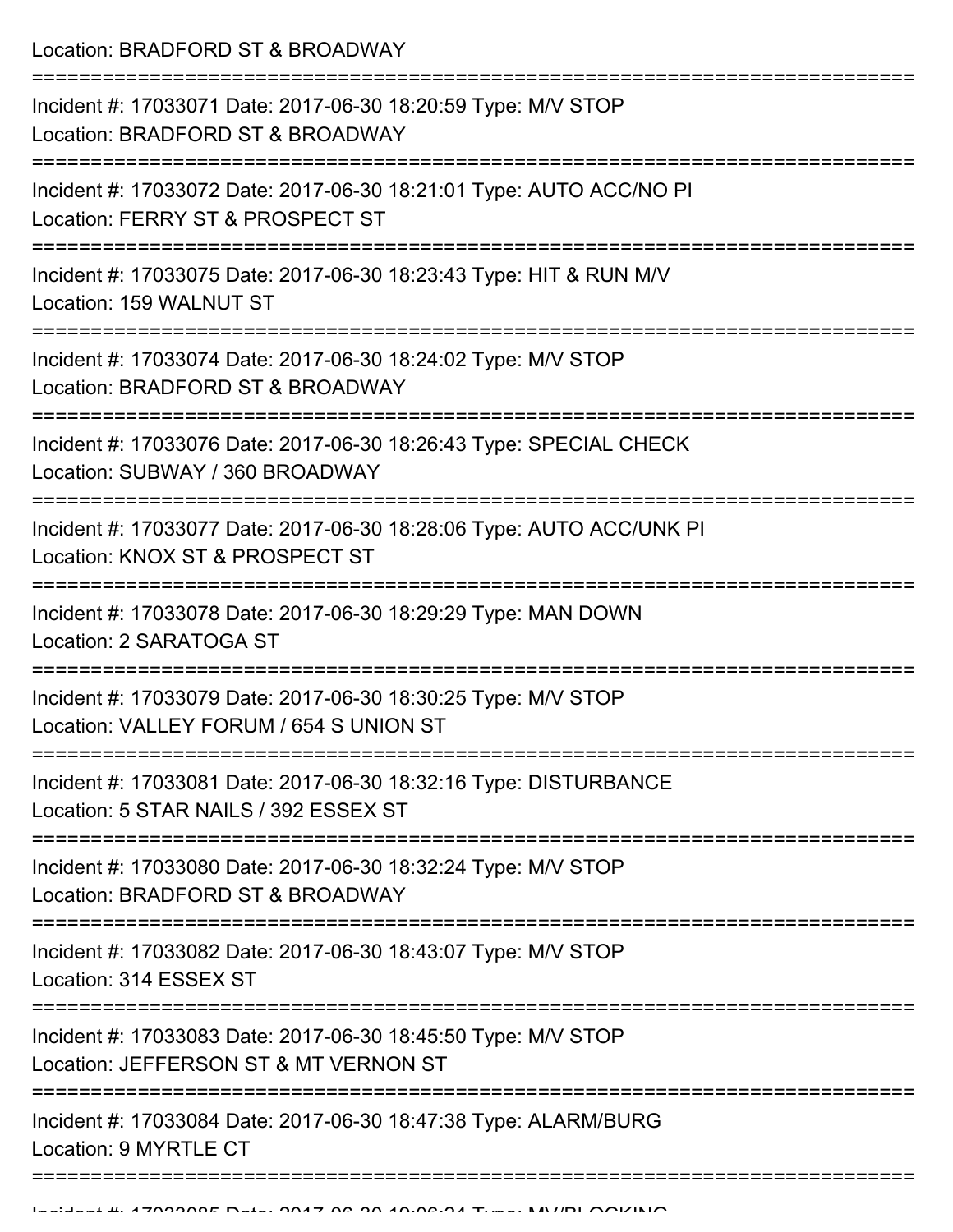| Location: CHESTER ST & CLIFTON ST                                                                                             |
|-------------------------------------------------------------------------------------------------------------------------------|
| Incident #: 17033086 Date: 2017-06-30 19:09:48 Type: M/V STOP<br>Location: HAMPSHIRE ST & HAVERHILL<br>:===================== |
| Incident #: 17033087 Date: 2017-06-30 19:14:52 Type: INVEST CONT<br>Location: 113 HANCOCK ST                                  |
| Incident #: 17033088 Date: 2017-06-30 19:19:17 Type: SPECIAL CHECK<br>Location: AUTO ZONE / 380 BROADWAY                      |
| Incident #: 17033089 Date: 2017-06-30 19:22:11 Type: ROBBERY PAST<br>Location: WENDYS / 55 HAMPSHIRE ST                       |
| Incident #: 17033090 Date: 2017-06-30 19:22:31 Type: DISTURBANCE<br>Location: 113 HANCOCK ST                                  |
| Incident #: 17033091 Date: 2017-06-30 19:26:33 Type: MAN DOWN<br>Location: 131B LAWRENCE ST                                   |
| Incident #: 17033092 Date: 2017-06-30 19:30:45 Type: SUS PERS/MV<br>Location: ALLSTON ST & HIGH ST                            |
| Incident #: 17033093 Date: 2017-06-30 19:43:13 Type: DK (DRUNK)<br>Location: OLIVER SCHOOL / 183 HAVERHILL ST                 |
| Incident #: 17033095 Date: 2017-06-30 20:05:06 Type: AUTO ACC/NO PI<br>Location: ALDER ST & BENNINGTON ST                     |
| Incident #: 17033094 Date: 2017-06-30 20:05:16 Type: M/V STOP<br>Location: HAMPSHIRE ST & HAVERHILL ST                        |
| Incident #: 17033096 Date: 2017-06-30 20:17:48 Type: ALARM/BURG<br>Location: 12 EASTON ST                                     |
| Incident #: 17033097 Date: 2017-06-30 20:33:25 Type: M/V STOP<br>Location: 159 LAWRENCE ST                                    |
| Incident #: 17033098 Date: 2017-06-30 20:34:22 Type: GENERAL SERV<br>Location: ANDOVER ST & CLIFTON ST                        |
| Incident #: 17033099 Date: 2017-06-30 20:36:25 Type: GENERAL SERV                                                             |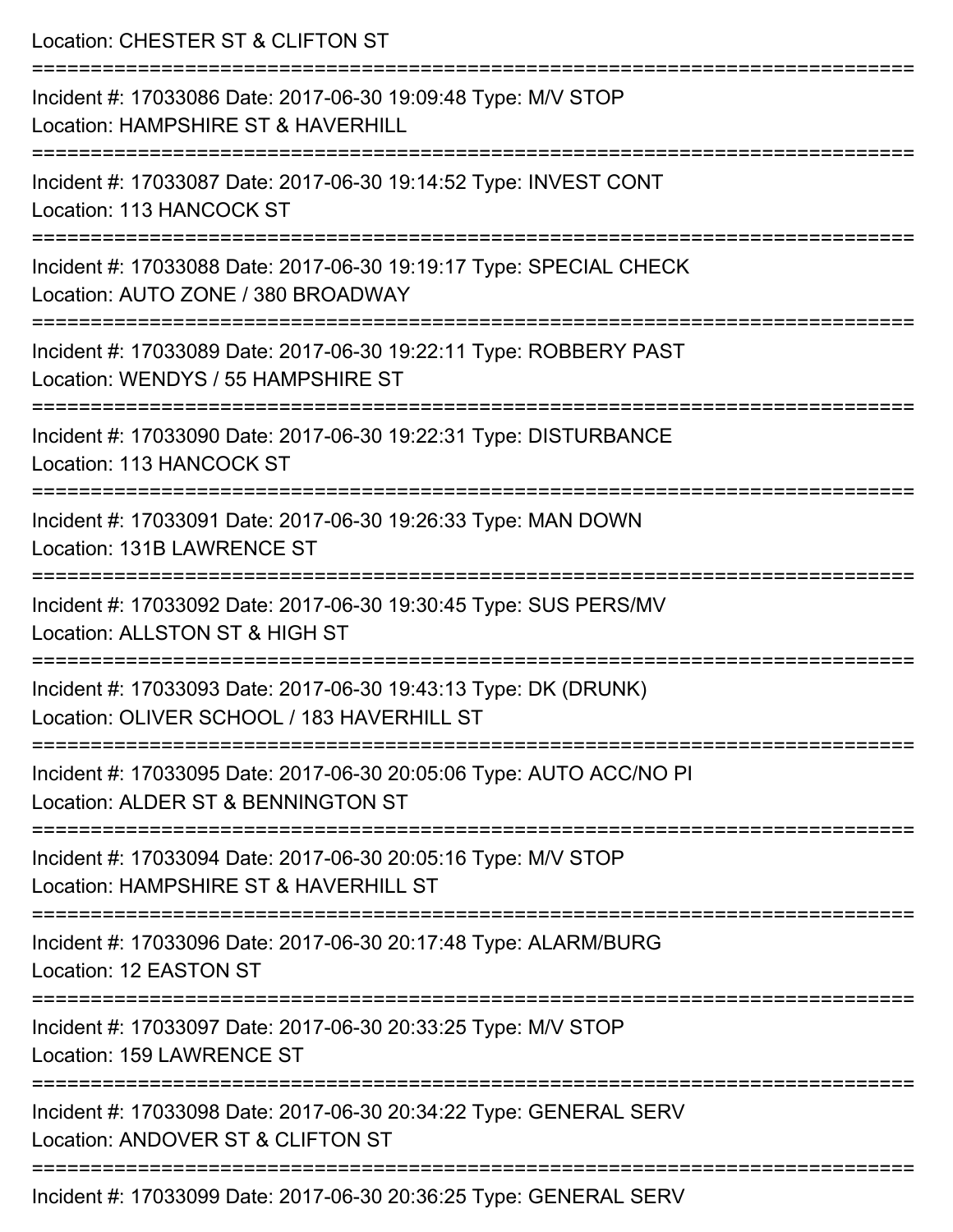| Incident #: 17033100 Date: 2017-06-30 20:40:04 Type: GENERAL SERV<br>Location: 102 E HAVERHILL ST                            |
|------------------------------------------------------------------------------------------------------------------------------|
| Incident #: 17033101 Date: 2017-06-30 20:44:37 Type: M/V STOP<br>Location: MARKET ST & PARKER ST                             |
| Incident #: 17033102 Date: 2017-06-30 20:47:43 Type: VIO CITY ORD<br>Location: 113 HANCOCK ST                                |
| Incident #: 17033103 Date: 2017-06-30 20:51:39 Type: HIT & RUN M/V<br>Location: WALK IN / 48 GREENWOOD ST                    |
| Incident #: 17033104 Date: 2017-06-30 20:54:10 Type: M/V STOP<br>Location: BROADWAY & MANCHESTER ST<br>:==================== |
| Incident #: 17033109 Date: 2017-06-30 20:57:36 Type: M/V STOP<br>Location: BROADWAY & LOWELL ST                              |
| Incident #: 17033105 Date: 2017-06-30 20:58:28 Type: SPECIAL CHECK<br>Location: 360 BROADWAY                                 |
| Incident #: 17033106 Date: 2017-06-30 21:02:09 Type: SUS PERS/MV<br><b>Location: PLEASANT TER</b>                            |
| Incident #: 17033107 Date: 2017-06-30 21:14:07 Type: NOISE ORD<br>Location: 448 LOWELL ST                                    |
| Incident #: 17033108 Date: 2017-06-30 21:17:39 Type: LIC PLATE STO<br>Location: 118 FRANKLIN ST                              |
| Incident #: 17033110 Date: 2017-06-30 21:20:28 Type: M/V STOP<br>Location: BROADWAY & LOWELL ST                              |
| Incident #: 17033111 Date: 2017-06-30 21:23:11 Type: M/V STOP<br>Location: BROADWAY & LOWELL ST                              |
| Incident #: 17033112 Date: 2017-06-30 21:24:05 Type: M/V STOP<br>Location: BROADWAY & LOWELL ST                              |
| Incident #: 17033113 Date: 2017-06-30 21:24:47 Type: ALARM/BURG                                                              |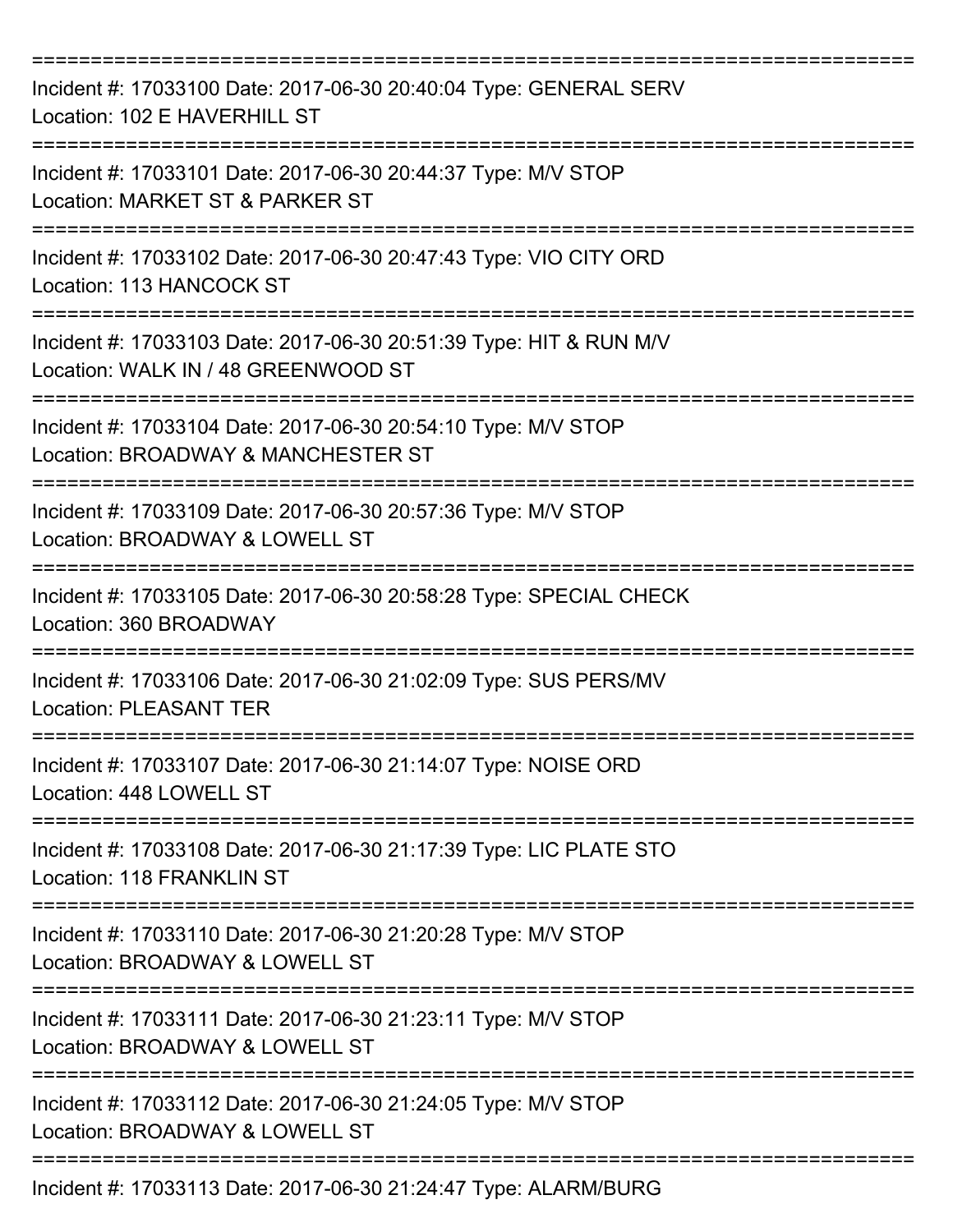| Incident #: 17033114 Date: 2017-06-30 21:25:41 Type: M/V STOP<br>Location: LAWRENCE ST & LOWELL ST                         |
|----------------------------------------------------------------------------------------------------------------------------|
| Incident #: 17033115 Date: 2017-06-30 21:32:21 Type: FIRE WORKS<br>Location: 24 BERESFORD ST                               |
| Incident #: 17033116 Date: 2017-06-30 21:51:23 Type: SPECIAL CHECK<br>Location: 370 BROADWAY                               |
| Incident #: 17033117 Date: 2017-06-30 21:59:06 Type: FIRE WORKS<br>Location: 31 EASTON ST                                  |
| Incident #: 17033118 Date: 2017-06-30 22:02:10 Type: M/V STOP<br>Location: 275 AMES ST                                     |
| Incident #: 17033119 Date: 2017-06-30 22:03:51 Type: M/V STOP<br>Location: 11 MARGIN ST                                    |
| Incident #: 17033120 Date: 2017-06-30 22:04:58 Type: SPECIAL CHECK<br>Location: 370 BROADWAY                               |
| Incident #: 17033121 Date: 2017-06-30 22:07:22 Type: DOMESTIC/PROG<br>Location: 49 BRADFORD ST FL 2                        |
| Incident #: 17033123 Date: 2017-06-30 22:15:42 Type: NOTIFICATION<br>Location: 77 S UNION ST                               |
| =====================<br>Incident #: 17033122 Date: 2017-06-30 22:16:13 Type: THREATS<br>Location: WALK IN / 57 JACKSON ST |
| Incident #: 17033124 Date: 2017-06-30 22:25:02 Type: M/V STOP<br>Location: JACKSON ST & SHERIDAN ST                        |
| Incident #: 17033125 Date: 2017-06-30 22:33:44 Type: AUTO ACC/NO PI<br>Location: GARDEN ST & UNION ST                      |
| Incident #: 17033126 Date: 2017-06-30 22:36:34 Type: SUS PERS/MV<br>Location: BROADWAY & CROSS ST                          |
| Incident #: 17033127 Date: 2017-06-30 22:37:40 Type: NOISE ORD                                                             |